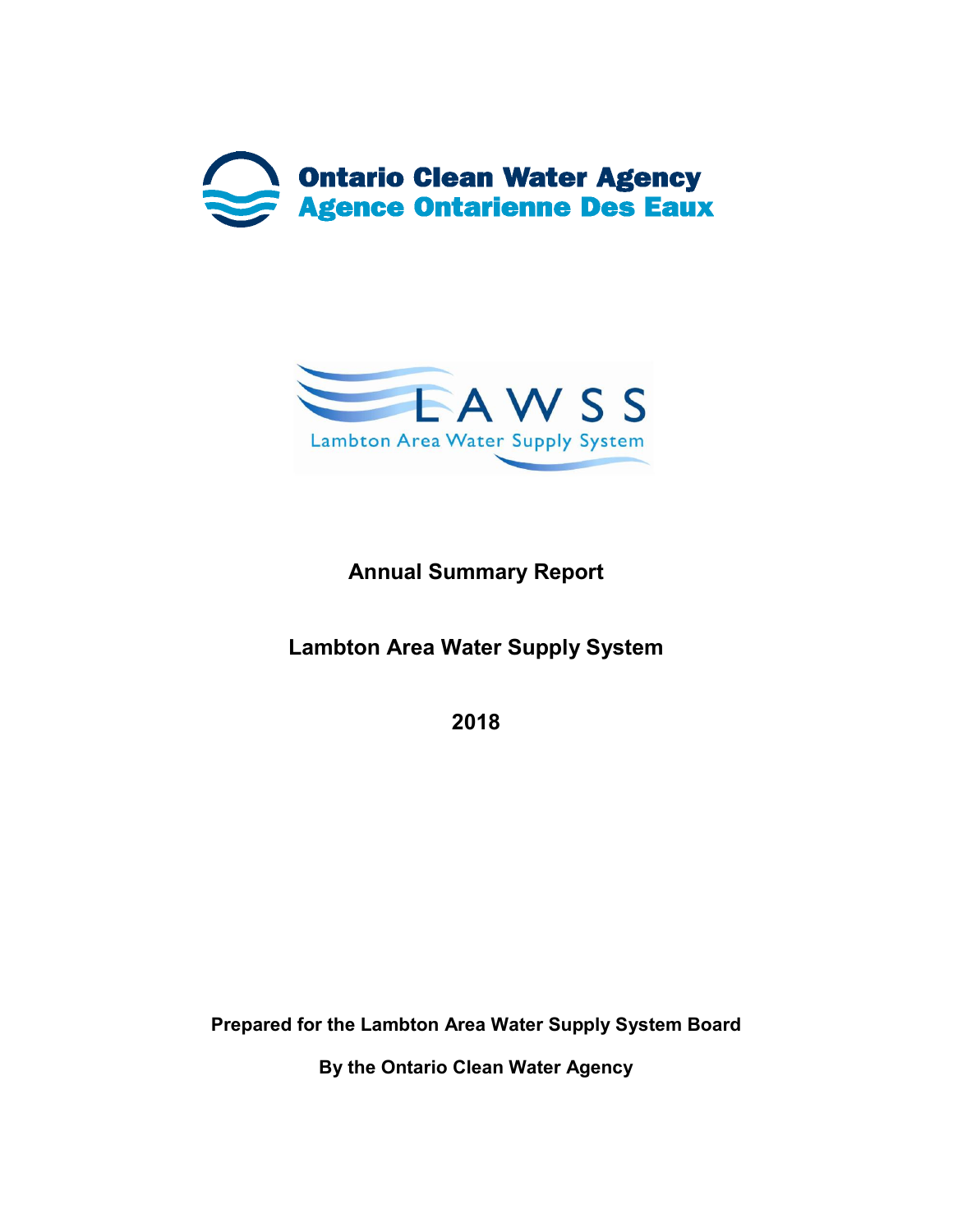# **TABLE OF CONTENTS**

| <b>Section</b><br><b>Number</b> | <b>CONTENTS</b>                                                                                                                                                                                                                                                                |                |  |  |
|---------------------------------|--------------------------------------------------------------------------------------------------------------------------------------------------------------------------------------------------------------------------------------------------------------------------------|----------------|--|--|
| 1                               | "Compliance with the Safe Drinking Water Act and<br>Regulation 170/03, the system's approval, drinking water<br>works permit, municipal drinking water licence and any<br>orders applicable to the system "<br><b>Statement of Compliance</b>                                  | $\overline{2}$ |  |  |
|                                 |                                                                                                                                                                                                                                                                                |                |  |  |
| $\overline{2}$                  | "Non-Compliance with the Safe Drinking Water Act and<br>Regulation 170/03, the system's approval, drinking water<br>works permit, municipal drinking water licence and any<br>orders applicable to the system"<br>Details of the non-compliance issues as well as how and when | $\overline{2}$ |  |  |
|                                 | any non-compliance issues were corrected                                                                                                                                                                                                                                       |                |  |  |
|                                 |                                                                                                                                                                                                                                                                                |                |  |  |
| 3                               | "Assessment of the capability of the system to meet existing<br>and planned uses of the system"<br>Summary and discussion of quantity of water supplied                                                                                                                        | 3              |  |  |
|                                 |                                                                                                                                                                                                                                                                                |                |  |  |
|                                 | <b>APPENDIX</b>                                                                                                                                                                                                                                                                |                |  |  |
| Appendix<br>A                   | Annual volume record of the Lambton Area Water Supply System<br>January 1, 2018 - December 31, 2018                                                                                                                                                                            | $4 - 5$        |  |  |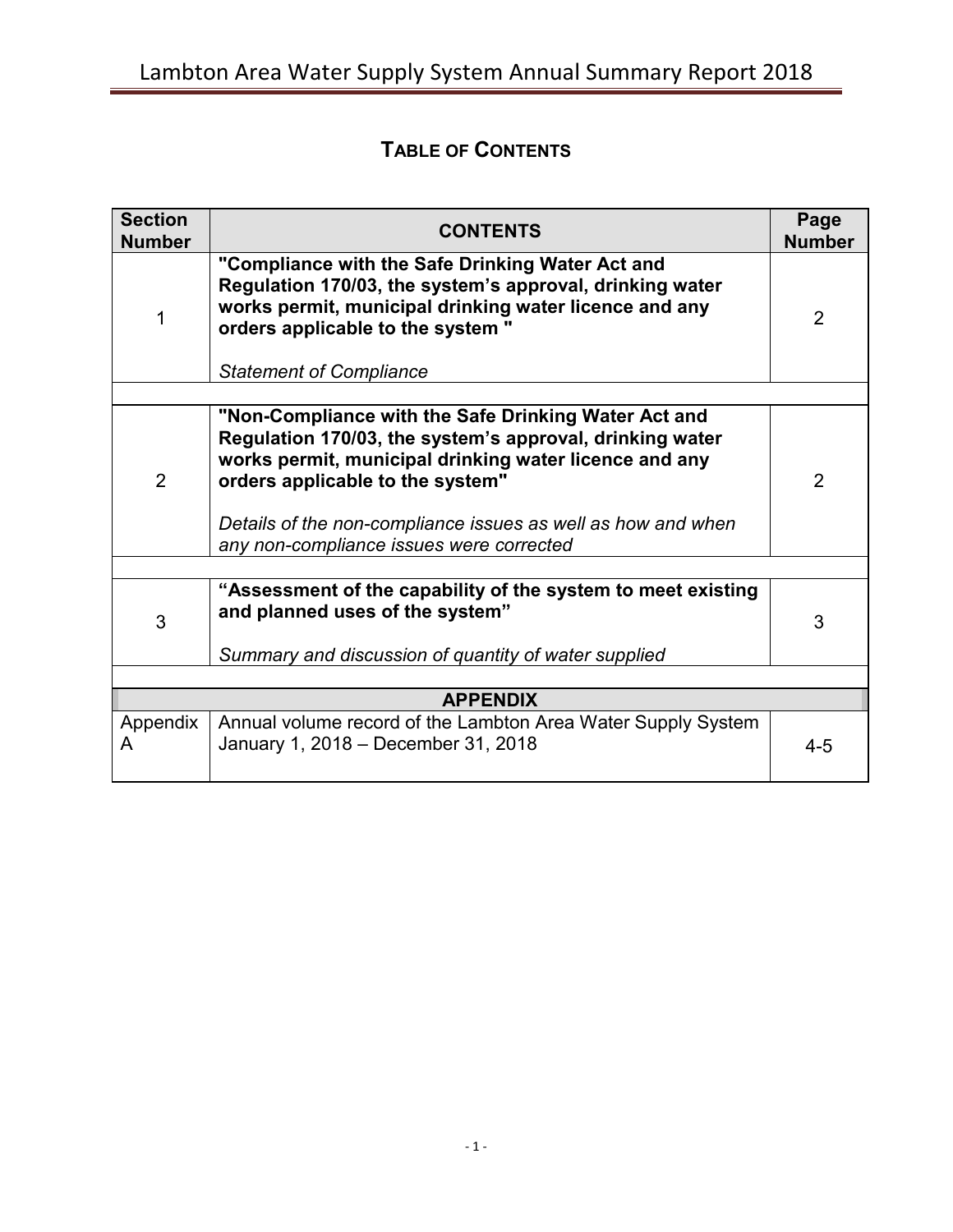#### **SECTION 1**

#### *Statement of Compliance*

This report is a summary of water quality information for the Lambton Area Water Supply System and published in accordance with Schedule 22 of Ontario's Safe Drinking Water Act, Ontario Regulation 170/03 for the reporting period of January 1, 2018 to December 31, 2018. The Lambton Area Water Supply System is categorized as a Large Municipal Residential Drinking Water System.

This report was prepared by the Ontario Clean Water Agency on behalf of the Lambton Area Water Supply System Board.

The Lambton Area Water Supply System was operated and maintained in such a manner that the water supplied to the consumers serviced by the system satisfied all the requirements in the Safe Drinking Water Act, the Certificate of Approval and the Municipal Drinking Water Licence. There were no adverse water quality events/noncompliance issues reported.

#### **SECTION 2**

#### *Details of the non-compliance issues as well as how and when any noncompliance issues were corrected*

| Incident    | <b>Parameter</b> | <b>Result</b> | Unit of        | <b>Corrective Action</b> | Notice of         |
|-------------|------------------|---------------|----------------|--------------------------|-------------------|
| <b>Date</b> |                  |               | <b>Measure</b> |                          | <b>Resolution</b> |
|             | Zero noted       |               |                |                          |                   |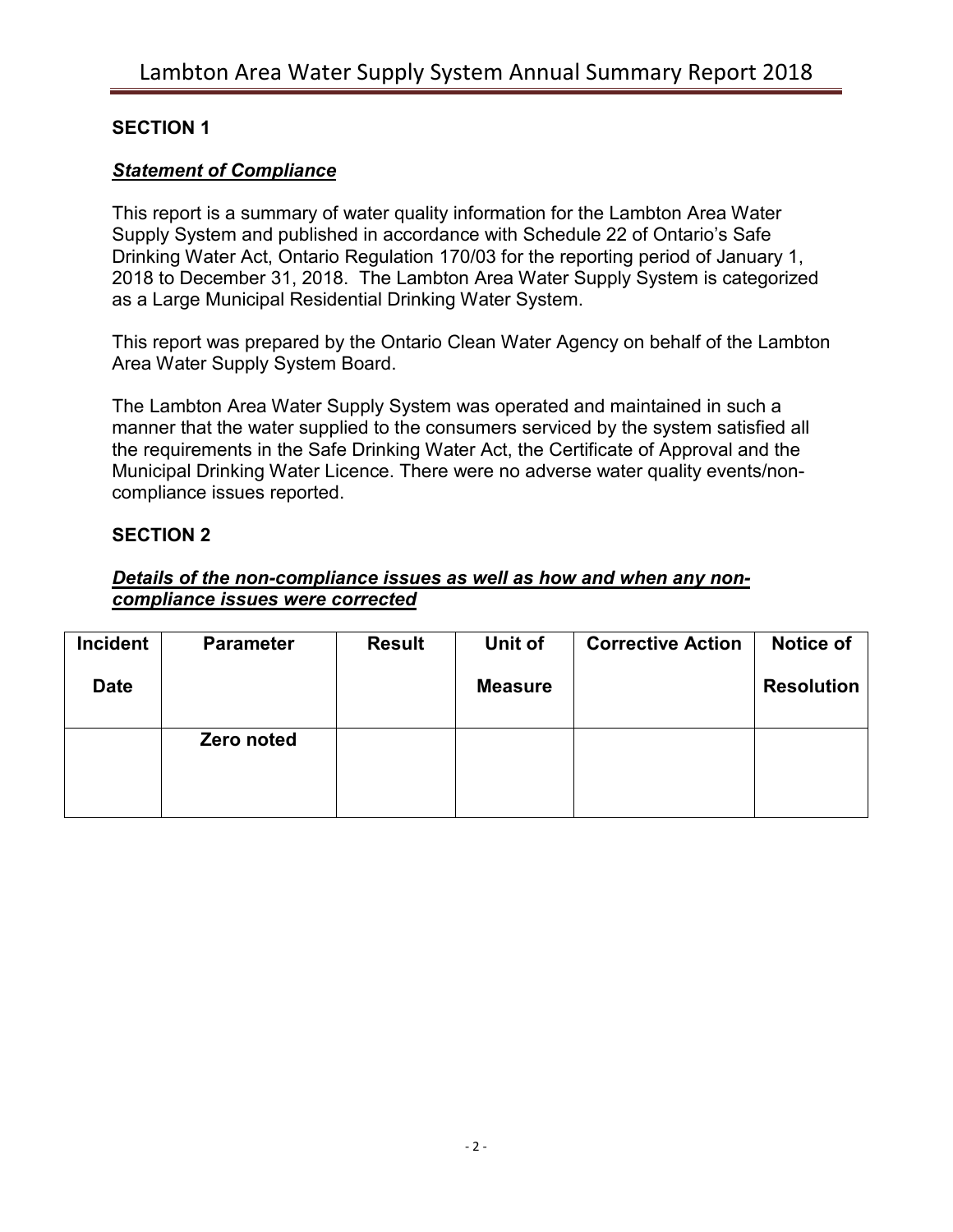### **SECTION 3**

#### *Summary and discussion of quantity of water supplied*

In accordance with Schedule 22-2 (3) *"the report must also include the following information for the purpose of enabling the owner of the system to assess the capability of the system to meet existing and planned uses of the system."*

- *1. A summary of the quantities and flow rates of the water supplied during the period covered by the report, including monthly average and maximum daily flows and daily instantaneous peak flow rate.*
- *2. A comparison of the summary referred to in paragraph 1 to the rated capacity and flow rates approved in the system's approval must be discussed.*

The rated capacity specified in the Municipal Drinking Water Licence (Licence Number: 020-101) for the Lambton Area Water Supply System is 181,844 m<sup>3</sup>/day. The maximum treated daily flow for the reporting period was 84,253 m<sup>3</sup>/day on June 14, 2018. The rated capacity from the Municipal Drinking Water Licence was not exceeded.

The Permit to Take Water (Number 3657-7DJL86) states the maximum amount of water taken is 182,000,000 L/Day**.** The maximum amount of raw water taken in 2018 was 86,355,000 L on June 14, 2018. The Permit to Take Water limit was not exceeded.

Attached in Appendix A, are the average daily volume  $(m<sup>3</sup>)$ , the maximum daily volume  $(m<sup>3</sup>)$  and the peak daily flow rate (L/sec) for treated water and raw. Also noted is the  $%$ of Design Volume for each.

The quantity of water supplied during the reporting period did not exceed the rated capacity of this facility.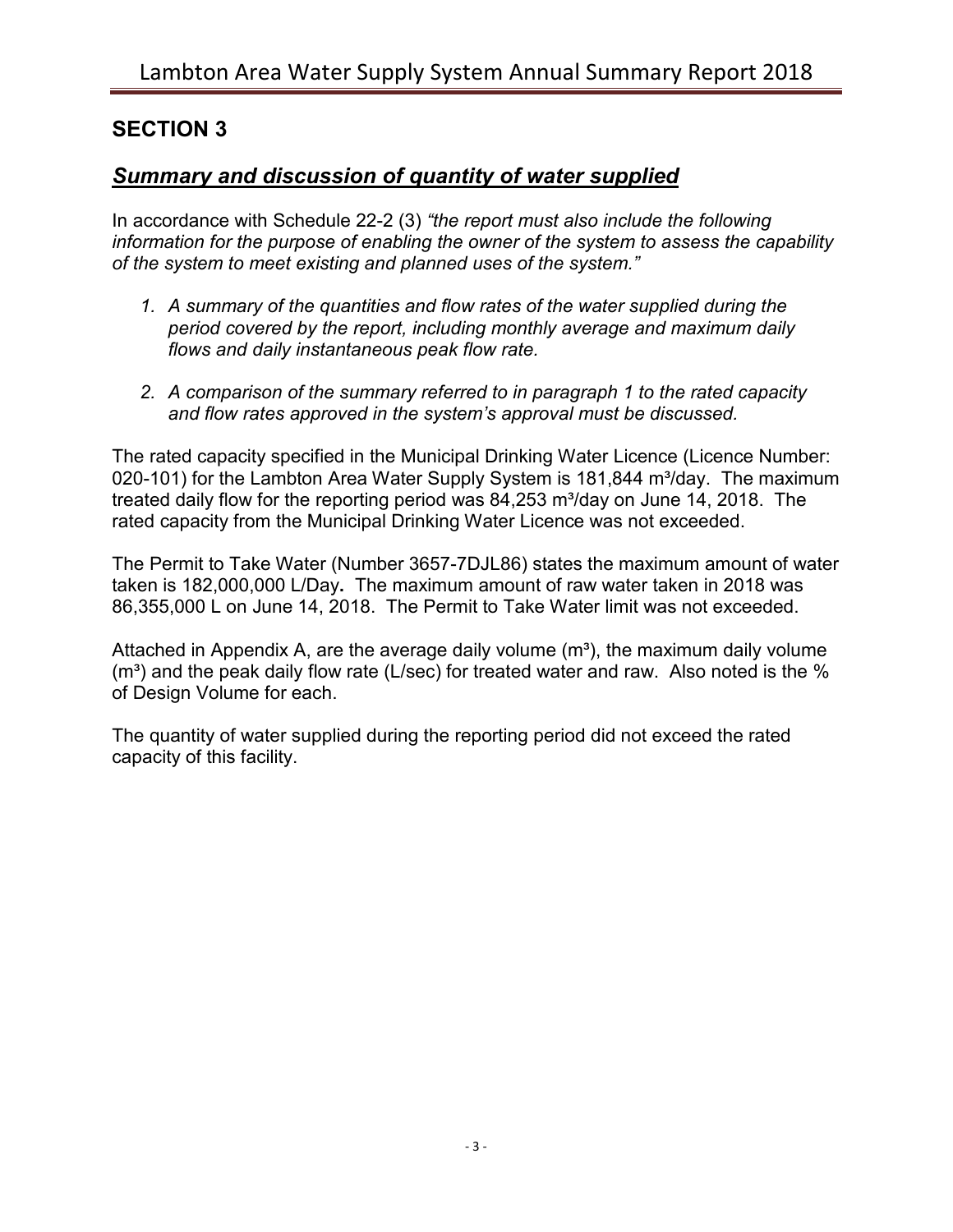### **Appendix A**

### **Lambton Area Water Supply System Annual Volume Record for 2018**

| <b>Month</b> | Average<br><b>Daily Volume</b><br>of Treated<br><b>Water</b><br>(mª) | $%$ of<br>Design<br><b>Volume</b> | <b>Maximum</b><br><b>Daily</b><br><b>Volume</b><br>(m <sup>3</sup> ) | $%$ of<br><b>Design</b><br><b>Volume</b> | <b>Peak</b><br><b>Daily</b><br>Rate<br>(L/sec) | $%$ of<br><b>Design</b><br><b>Rate of</b><br>2104<br>L/sec |
|--------------|----------------------------------------------------------------------|-----------------------------------|----------------------------------------------------------------------|------------------------------------------|------------------------------------------------|------------------------------------------------------------|
| January      | 50663                                                                | 27.9                              | 59548                                                                | 32.7                                     | 815                                            | 38.7                                                       |
| February     | 44975                                                                | 24.7                              | 49319                                                                | 27.1                                     | 788                                            | 37.4                                                       |
| March        | 45866                                                                | 25.2                              | 52553                                                                | 28.9                                     | 969                                            | 46.1                                                       |
| April        | 44024                                                                | 24.2                              | 52108                                                                | 28.7                                     | 787                                            | 37.4                                                       |
| May          | 53298                                                                | 29.3                              | 76389                                                                | 42.0                                     | 1295                                           | 61.5                                                       |
| June         | 64260                                                                | 35.3                              | 84253                                                                | 46.3                                     | 1208                                           | 57.4                                                       |
| July         | 67992                                                                | 37.4                              | 80779                                                                | 44.4                                     | 1226                                           | 58.3                                                       |
| August       | 61643                                                                | 33.9                              | 75951                                                                | 41.8                                     | 1190                                           | 56.6                                                       |
| September    | 56036                                                                | 30.8                              | 65099                                                                | 35.8                                     | 1044                                           | 49.6                                                       |
| October      | 47821                                                                | 26.3                              | 61861                                                                | 34.0                                     | 909                                            | 43.2                                                       |
| November     | 44559                                                                | 24.5                              | 48704                                                                | 26.8                                     | 851                                            | 40.4                                                       |
| December     | 44103                                                                | 24.3                              | 48034                                                                | 26.4                                     | 924                                            | 43.9                                                       |

### Design Rated Capacity (Treated Flows): 181,844 m<sup>3</sup>/day